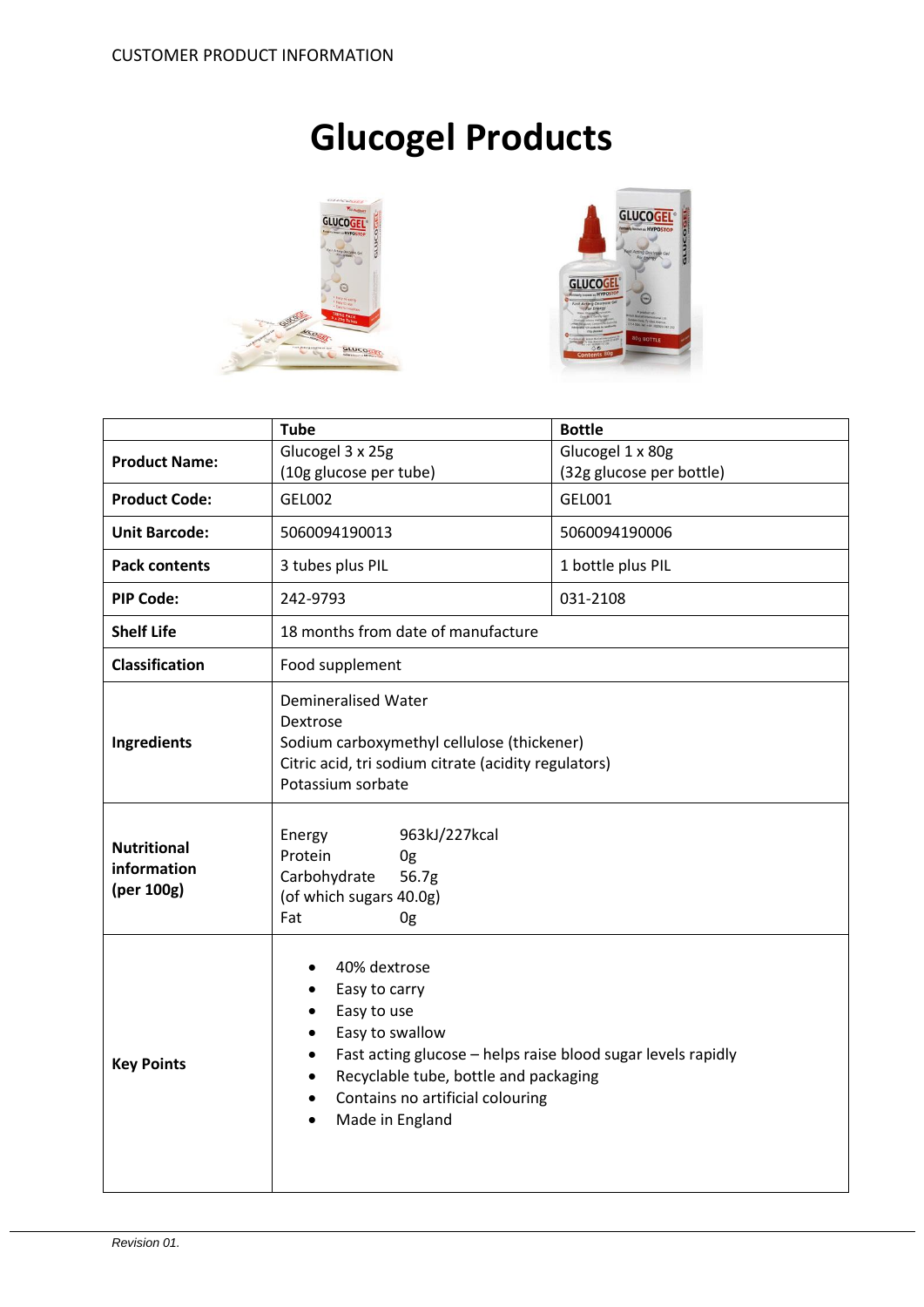|                             | <b>Tube</b>                                                                                                                                                                                                                                                                                                                                                                                                                                                                                                                                                                                                                                                                                                                                                                                                                                                               | <b>Bottle</b>                                                                                                                                                                                                                                                                                                                                                                                                                       |  |
|-----------------------------|---------------------------------------------------------------------------------------------------------------------------------------------------------------------------------------------------------------------------------------------------------------------------------------------------------------------------------------------------------------------------------------------------------------------------------------------------------------------------------------------------------------------------------------------------------------------------------------------------------------------------------------------------------------------------------------------------------------------------------------------------------------------------------------------------------------------------------------------------------------------------|-------------------------------------------------------------------------------------------------------------------------------------------------------------------------------------------------------------------------------------------------------------------------------------------------------------------------------------------------------------------------------------------------------------------------------------|--|
| <b>Instructions for use</b> | Take 1 tube to manage a<br>hypoglycaemic attack (low blood<br>sugar event). Twist cap off tube,<br>squeeze contents into the mouth and<br>gently massage into the cheek.<br>Alternatively, squeeze content into<br>mouth and swallow.<br>Each tube is single use and should be<br>discarded once the required amount<br>is administered.                                                                                                                                                                                                                                                                                                                                                                                                                                                                                                                                  | Take approximately 1 third of a bottle<br>to manage a hypoglycaemic attack (low<br>blood sugar event). Twist cap off bottle,<br>squeeze required amount (1/3) into the<br>mouth and gently massage into the<br>cheek (1/3 bottle is marked on the<br>label). Alternatively, squeeze content<br>into mouth and swallow.<br>Glucogel remaining in the bottle can be<br>kept until the best before end date<br>printed on the bottle). |  |
| <b>Dose</b>                 | NICE guidelines recommend taking between 10 and 20g of carbohydrate<br>(glucose) for treatment of a hypoglycaemic attack.<br>$1$ tube = $10g$ glucose<br>$1/3$ bottle = approximately $10g$ glucose                                                                                                                                                                                                                                                                                                                                                                                                                                                                                                                                                                                                                                                                       |                                                                                                                                                                                                                                                                                                                                                                                                                                     |  |
| <b>Warnings</b>             | For oral use only (not to be given to people who are unconscious as this may<br>present a choking hazard).<br>Do not use after best before end date.<br>Do not use if protective seal is broken or missing.<br>٠<br>Do not exceed the recommended dosage.<br>Store at room temperature (If put in the fridge it does not change the<br>$\bullet$<br>composition of Glucogel, but it does become thicker and harder to<br>administer. If it has been kept in the fridge, and you have time, allow to<br>reach room temperature again before using (ideally).<br>Food supplements should not be used as a substitute for a varied diet or<br>$\bullet$<br>healthy lifestyle.<br>Consuming products with a high fat content e.g. chocolate, will<br>counteract the effect or efficiency of the glucose<br>Not recommended for children under 5 years of age (choking hazard) |                                                                                                                                                                                                                                                                                                                                                                                                                                     |  |
| Availability                | NHS, various pharmacies, prescription, www.glucogel.co.uk                                                                                                                                                                                                                                                                                                                                                                                                                                                                                                                                                                                                                                                                                                                                                                                                                 |                                                                                                                                                                                                                                                                                                                                                                                                                                     |  |
| <b>Treatment</b>            | As required to manage low blood sugar events                                                                                                                                                                                                                                                                                                                                                                                                                                                                                                                                                                                                                                                                                                                                                                                                                              |                                                                                                                                                                                                                                                                                                                                                                                                                                     |  |
| Side effects                | No known side effects                                                                                                                                                                                                                                                                                                                                                                                                                                                                                                                                                                                                                                                                                                                                                                                                                                                     |                                                                                                                                                                                                                                                                                                                                                                                                                                     |  |
| <b>Suitability</b>          | Free from: gluten; dairy; lactose; wheat; nuts; animal products                                                                                                                                                                                                                                                                                                                                                                                                                                                                                                                                                                                                                                                                                                                                                                                                           |                                                                                                                                                                                                                                                                                                                                                                                                                                     |  |
| <b>Suitable for</b>         | Vegetarians; vegans; asthmatics; diabetics (following medical advice);<br>during pregnancy; while breast feeding; persons with high blood pressure;<br>persons with thyroid problems; can be used with other medication (always<br>check with pharmacist or doctor if unsure).                                                                                                                                                                                                                                                                                                                                                                                                                                                                                                                                                                                            |                                                                                                                                                                                                                                                                                                                                                                                                                                     |  |

| <b>Packaging - Glucogel Tubes</b>                                                          |  |  |
|--------------------------------------------------------------------------------------------|--|--|
|                                                                                            |  |  |
|                                                                                            |  |  |
| Primary/Unit                                                                               |  |  |
| Description of Primary/Unit Packaging                                                      |  |  |
| Printed carton containing a PIL and 3 x 25g tubes with snap top supplied by BBI Healthcare |  |  |
|                                                                                            |  |  |
| Details of Primary Packaging Label and Coding                                              |  |  |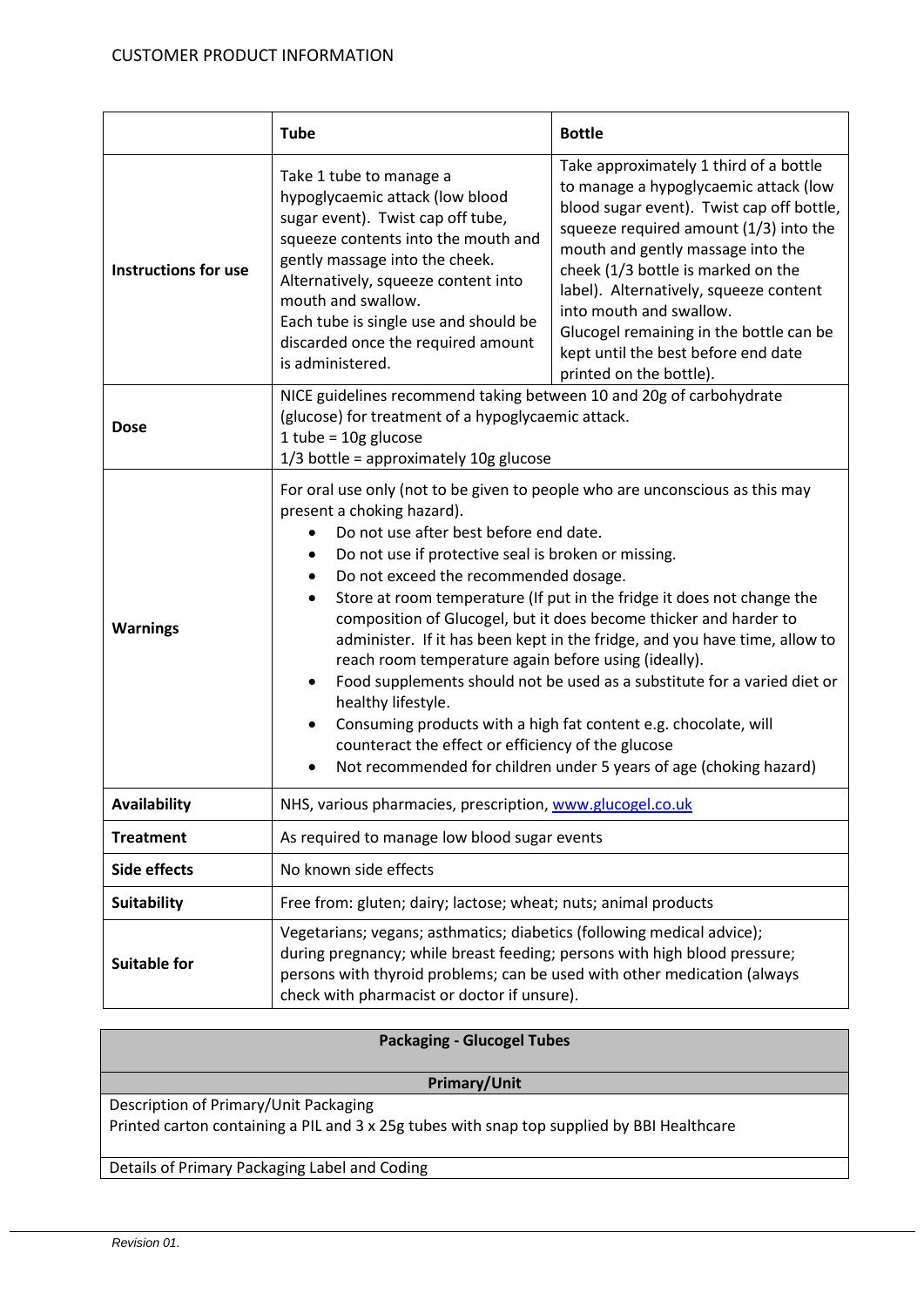# CUSTOMER PRODUCT INFORMATION

| Batch and best before stamped on crimp and ink jet coded on carton                |                                                |  |  |  |
|-----------------------------------------------------------------------------------|------------------------------------------------|--|--|--|
| Best Before End                                                                   | $DOM + 18$ months                              |  |  |  |
| Primary/Unit Target Weight                                                        | 25g                                            |  |  |  |
| Primary/Unit Package Weight                                                       | $3 \times 3g$                                  |  |  |  |
| No of Units per Case/Secondary Packaging                                          | 3                                              |  |  |  |
| Case/SRD                                                                          |                                                |  |  |  |
| Description of Case/Secondary Packaging                                           |                                                |  |  |  |
| Printed retail carton measuring 55mm wide x 30mm deep x 130mm high with tuck ends |                                                |  |  |  |
|                                                                                   |                                                |  |  |  |
| Inclusions with Case/Secondary Packaging                                          |                                                |  |  |  |
| Information leaflet                                                               |                                                |  |  |  |
|                                                                                   |                                                |  |  |  |
| <b>Total Gross KG of Finished Unit</b>                                            | 95g approx.                                    |  |  |  |
| Further Collation / Shippers                                                      | Packed to single wall shippers measuring 310mm |  |  |  |
| How are they packed                                                               | wide x 280mm deep x 140mm high                 |  |  |  |
| Units per Shipper                                                                 | 150 tubes per shipper                          |  |  |  |
| Cases per Shipper                                                                 | 50 printed retail cartons per shipper          |  |  |  |
|                                                                                   |                                                |  |  |  |

| <b>Packaging - Glucogel Bottles</b>                                                                       |                                                |  |  |  |
|-----------------------------------------------------------------------------------------------------------|------------------------------------------------|--|--|--|
| <b>Primary/Unit</b>                                                                                       |                                                |  |  |  |
| Primary/Unit Target Weight                                                                                | 80 <sub>g</sub>                                |  |  |  |
| Primary/Unit Package Weight                                                                               | 13.5g                                          |  |  |  |
| No of Units per Case/Secondary Packaging                                                                  | 1                                              |  |  |  |
| Case/SRD                                                                                                  |                                                |  |  |  |
| Description of Case/Secondary Packaging                                                                   |                                                |  |  |  |
| Printed retail carton with tuck ends and security tabs. Holds 1 bottle. Top of carton is coded with batch |                                                |  |  |  |
| and best before end date.                                                                                 |                                                |  |  |  |
|                                                                                                           |                                                |  |  |  |
| Inclusions with Case/Secondary Packaging                                                                  |                                                |  |  |  |
| Information leaflet                                                                                       |                                                |  |  |  |
|                                                                                                           |                                                |  |  |  |
| <b>Total Gross KG of Finished Unit</b>                                                                    | 104g approx.                                   |  |  |  |
| Further Collation / Shippers                                                                              | Packed to single wall shippers measuring 310mm |  |  |  |
| How are they packed                                                                                       | wide x 280mm deep x 140mm high                 |  |  |  |
| Units per Shipper                                                                                         | 50 bottles per shipper                         |  |  |  |
| Cases per Shipper                                                                                         | 50 printed retail cartons per shipper          |  |  |  |